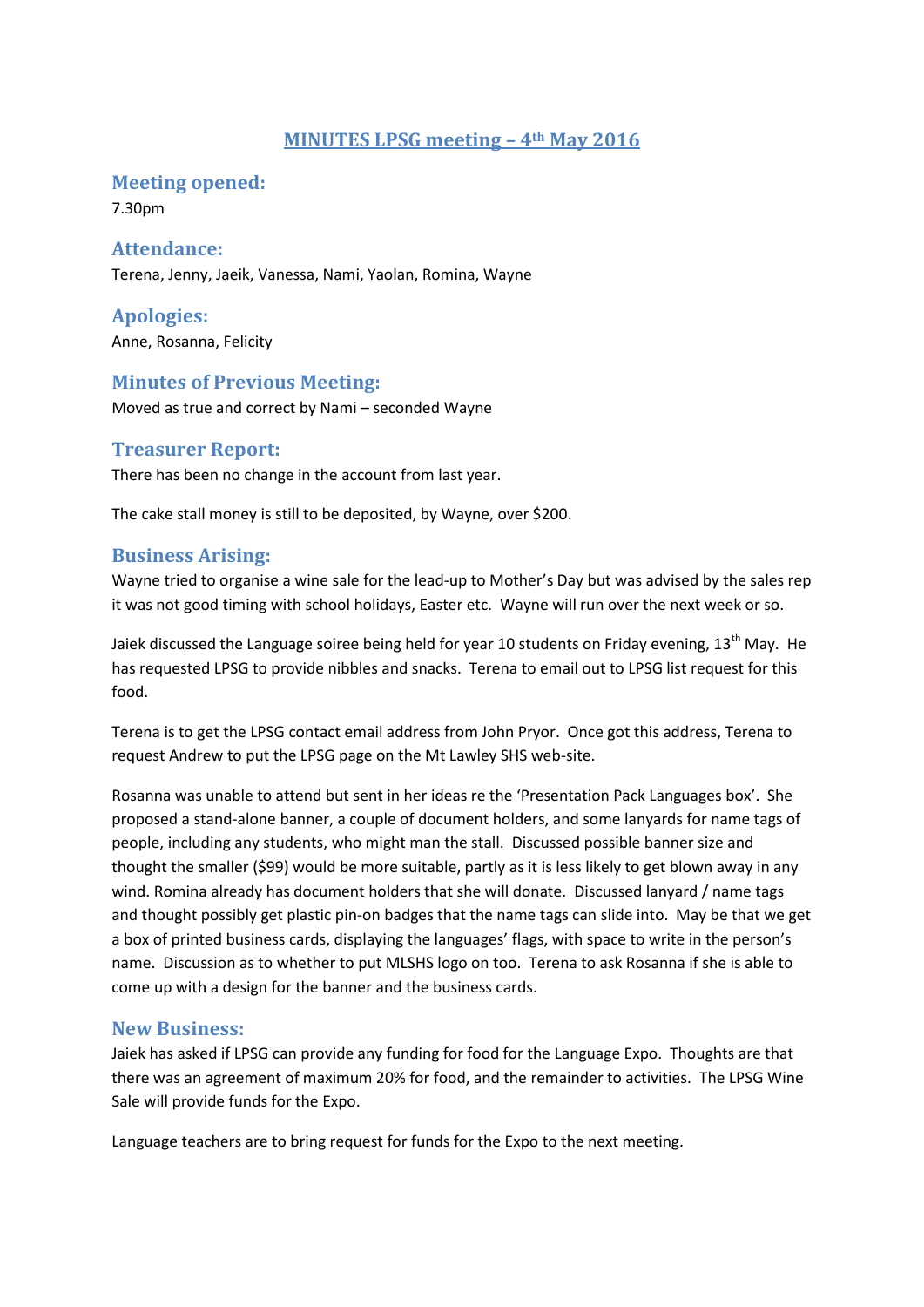# **Teaching Report:**

All MLSHS-taught languages are going to be represented at the Language Expo. The Language teachers are deciding whether to extend the Expo to 5pm and invite local primary schools, or close at 3pm. Mt Lawley primary school is having a Languages event 2 days prior. There are 4 new teachers who have no experience of the Expo, and few contacts for bringing into the Expo.

Jaiek discussed the benefits of the 2 months exchange program to Italy, available at the end of yr 10.

#### **Teacher's Report**

| <b>French</b>                | Year 7 - we indulged in freshly baked croissants and pastries imported from France<br>and the students made some beautiful presentations and posters focussing on French<br>icons<br>the students are preparing some French songs for the Languages expo with André<br>Year 8 / 9 - we will be doing the same (pastries) for these students mid-term, post<br>tests<br>Some of the year 8 students are preparing some French songs for the Languages expo<br>with André<br>Year 10 - post exams we will watch a French movie in class<br>Year 11 - special oral classes before school with Dr. David Elder from ECU, as well as<br>with André and myself<br>At the end of term we will have a French lunch with the year 12 class<br>Year 12 - we have had French pastries<br>We attended the Alliance Française Film Festival (to see Les Chevaliers<br><b>Blancs</b> )<br>special oral classes before school with Dr. David Elder from ECU, as well as<br>with André and myself<br>At the end of term we will have a French lunch with the year 11 class |
|------------------------------|------------------------------------------------------------------------------------------------------------------------------------------------------------------------------------------------------------------------------------------------------------------------------------------------------------------------------------------------------------------------------------------------------------------------------------------------------------------------------------------------------------------------------------------------------------------------------------------------------------------------------------------------------------------------------------------------------------------------------------------------------------------------------------------------------------------------------------------------------------------------------------------------------------------------------------------------------------------------------------------------------------------------------------------------------------|
| Italian -<br><b>Louise C</b> | Italian exchange program<br>Italian assistant<br>Italian tour                                                                                                                                                                                                                                                                                                                                                                                                                                                                                                                                                                                                                                                                                                                                                                                                                                                                                                                                                                                              |
| Italian -<br><b>Monica G</b> | In my year 8 (GAT) I have a new student who did french last year, so he has just<br>started. Well, in the reading assessment he scored 13/15 (87%). With this class we are<br>planning to organiser a show. In their cultural project they have to interview some<br>Italian famous people, then we can use the scripts to run the show.<br>Year 10 Gat students are doing small fashion parades as part of the cultural project.                                                                                                                                                                                                                                                                                                                                                                                                                                                                                                                                                                                                                          |